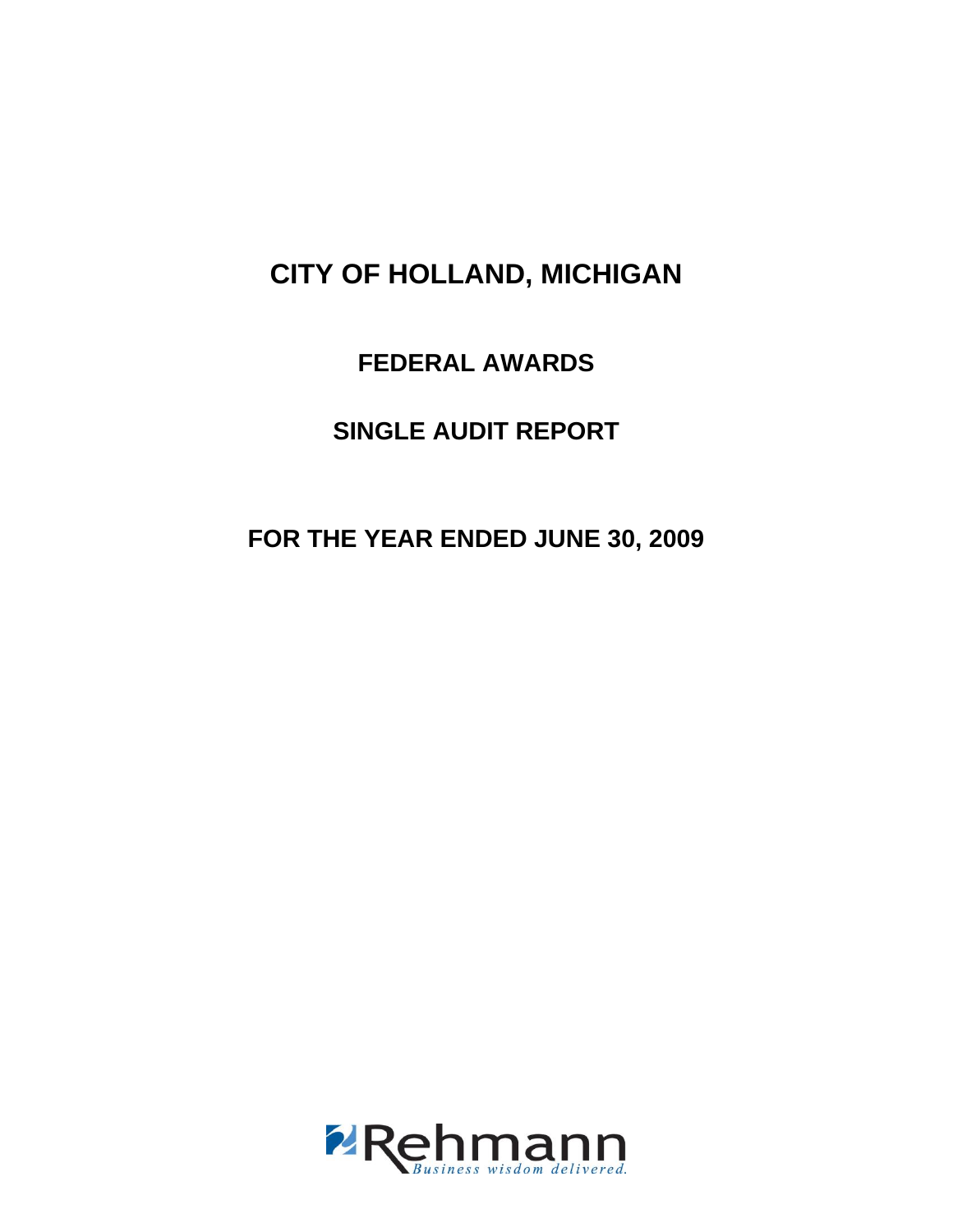## **SINGLE AUDIT REPORT**

## **TABLE OF CONTENTS**

|                                                                                                                                                                                                                                    | PAGE     |
|------------------------------------------------------------------------------------------------------------------------------------------------------------------------------------------------------------------------------------|----------|
| Independent Auditors' Report on Internal Control Over Financial<br>Reporting and on Compliance and Other Matters Based on an<br>Audit of Financial Statements Performed in Accordance with<br><b>Government Auditing Standards</b> | $1 - 2$  |
| Independent Auditors' Report on Compliance with Requirements<br>Applicable to Each Major Program and Internal Control Over<br>Compliance in Accordance with OMB Circular A-133                                                     | $3 - 4$  |
| Schedule of Expenditures of Federal Awards                                                                                                                                                                                         | $5 - 6$  |
| Notes to Schedule of Expenditures of Federal Awards                                                                                                                                                                                | 7        |
| Schedule of Findings and Questioned Costs                                                                                                                                                                                          | $8 - 10$ |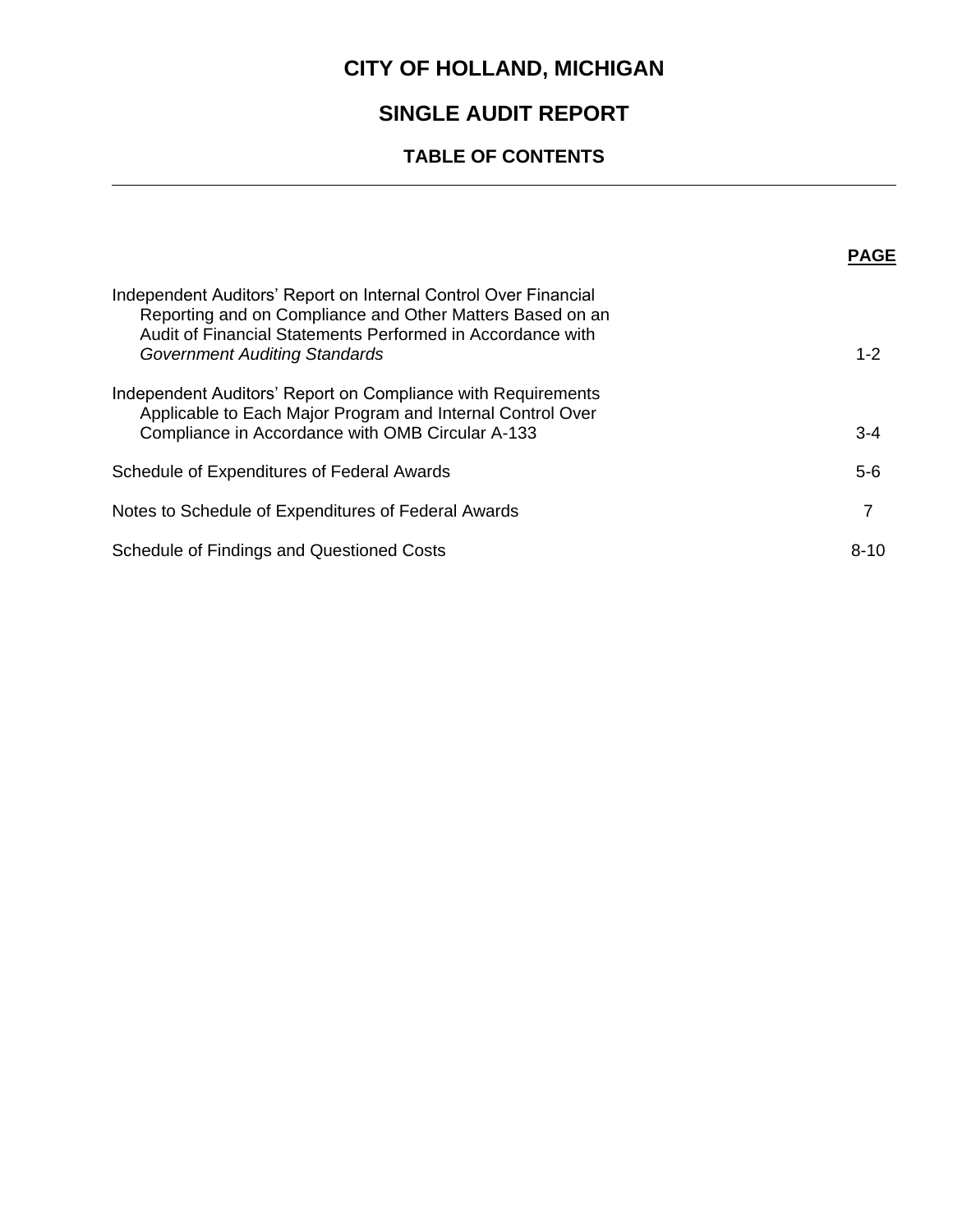

#### **Rehmann Robson**

2330 East Paris Ave., SE Grand Rapids, MI 49546 Ph: 616.975.4100 Fx: 616.975.4400 www.rehmann.com

#### **INDEPENDENT AUDITORS' REPORT ON INTERNAL CONTROL OVER FINANCIAL REPORTING AND ON COMPLIANCE AND OTHER MATTERS BASED ON AN AUDIT OF FINANCIAL STATEMENTS PERFORMED IN ACCORDANCE WITH** *GOVERNMENT AUDITING STANDARDS*

December 14, 2009

The Honorable Mayor and City Council City of Holland, Michigan

We have audited the financial statements of the governmental activities, the business-type activities, the aggregate discretely presented component units, each major fund, and the aggregate remaining fund information of the *City of Holland, Michigan*, as of and for the year ended June 30, 2009, which collectively comprise the City of Holland, Michigan's basic financial statements and have issued our report thereon dated December 14, 2009. We conducted our audit in accordance with auditing standards generally accepted in the United States of America and the standards applicable to financial audits contained in *Government Auditing Standards*, issued by the Comptroller General of the United States.

#### **Internal Control Over Financial Reporting**

In planning and performing our audit, we considered the City of Holland, Michigan's internal control over financial reporting as a basis for designing our auditing procedures for the purpose of expressing our opinions on the financial statements, but not for the purpose of expressing an opinion on the effectiveness of the City of Holland, Michigan's internal control over financial reporting. Accordingly, we do not express an opinion on the effectiveness of the City of Holland, Michigan's internal control over financial reporting.

A *control deficiency* exists when the design or operation of a control does not allow management or employees, in the normal course of performing their assigned functions, to prevent or detect misstatements on a timely basis. A *significant deficiency* is a control deficiency, or combination of control deficiencies, that adversely affects the entity's ability to initiate, authorize, record, process, or report financial data reliably in accordance with generally accepted accounting principles such that there is more than a remote likelihood that a misstatement of the entity's financial statements that is more than inconsequential will not be prevented or detected by the entity's internal control.

A *material weakness* is a significant deficiency, or combination of significant deficiencies, that results in more than a remote likelihood that a material misstatement of the financial statements will not be prevented or detected by the entity's internal control.

Our consideration of internal control over financial reporting was for the limited purpose described in the first paragraph of this section and would not necessarily identify all deficiencies in internal control over financial reporting that might be significant deficiencies, and accordingly, would not necessarily disclose all significant deficiencies that are also considered to be material weaknesses. We did not identify any deficiencies in internal control over financial reporting that we consider to be material weaknesses, as defined above.

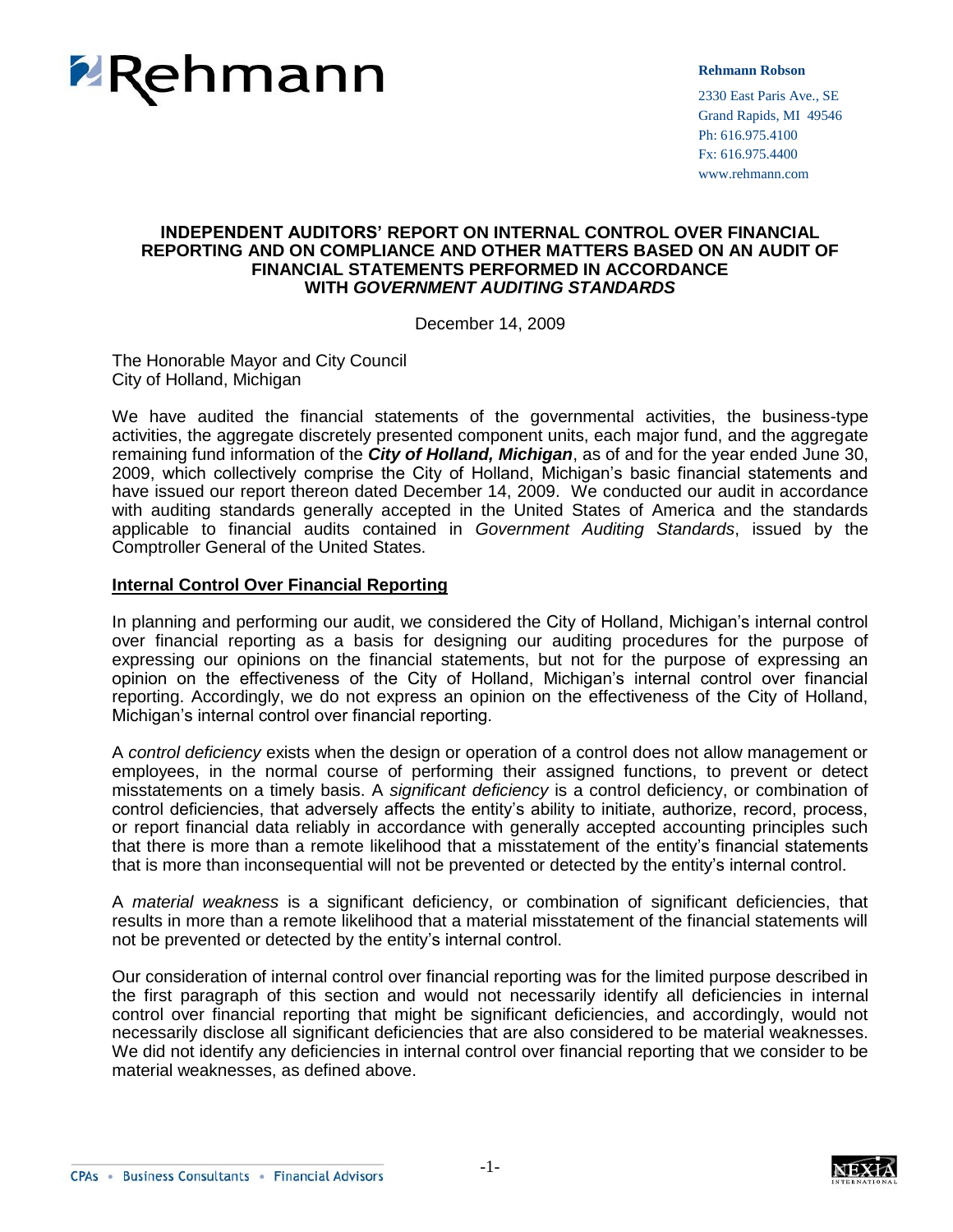#### **Compliance and Other Matters**

As part of obtaining reasonable assurance about whether the City of Holland, Michigan's financial statements are free of material misstatement, we performed tests of its compliance with certain provisions of laws, regulations, contracts and grant agreements, noncompliance with which could have a direct and material effect on the determination of financial statement amounts. However, providing an opinion on compliance with those provisions was not an objective of our audit and, accordingly, we do not express such an opinion. The results of our tests disclosed no instances of noncompliance or other matters that are required to be reported under *Government Auditing Standards*.

This report is intended solely for the information and use of City Council, management, federal awarding agencies and pass-through entities, and is not intended to be and should not be used by anyone other than these specified parties.

Rehmann Loham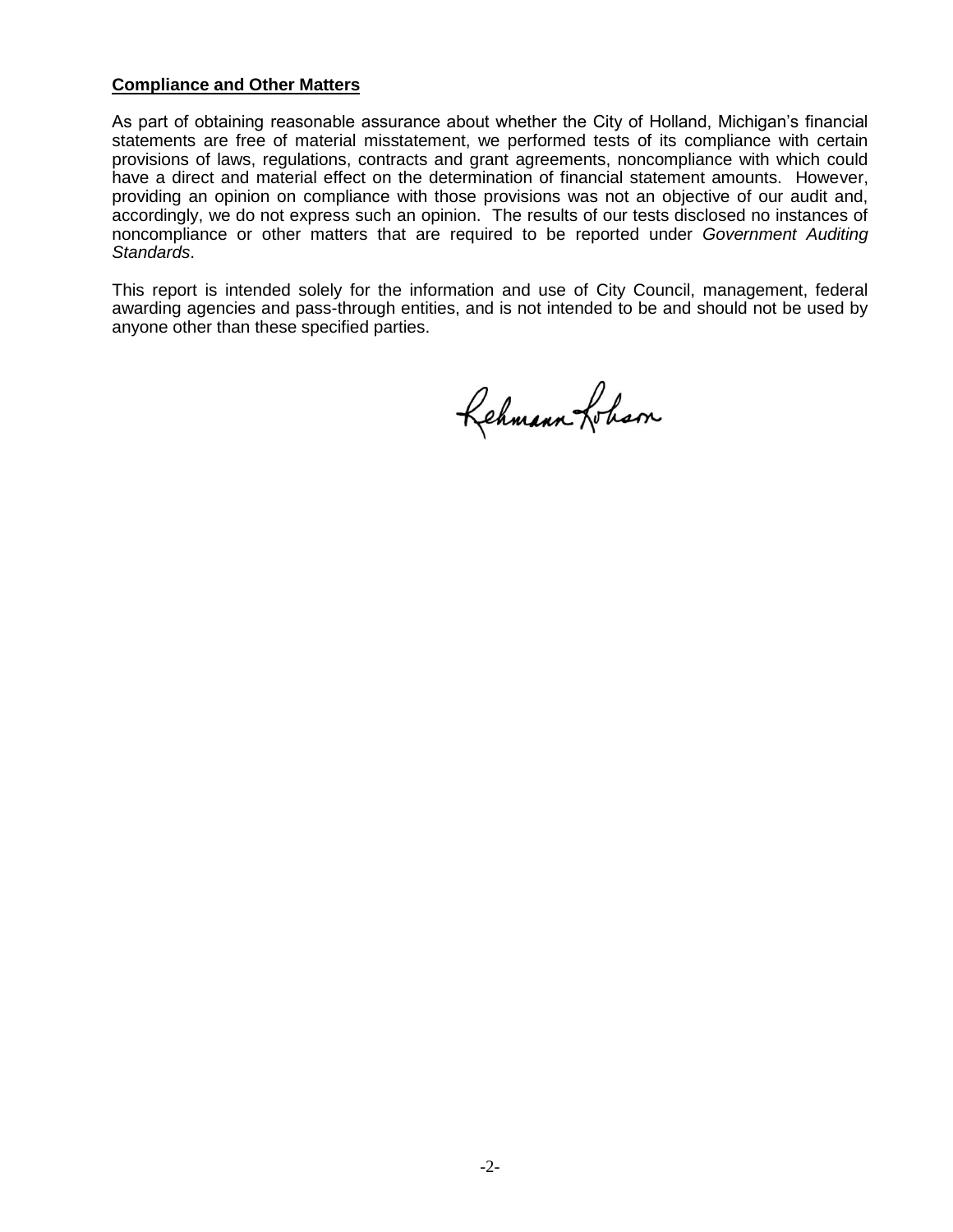

#### **Rehmann Robson**

2330 East Paris Ave., SE Grand Rapids, MI 49546 Ph: 616.975.4100 Fx: 616.975.4400 www.rehmann.com

#### **INDEPENDENT AUDITORS' REPORT ON COMPLIANCE WITH REQUIREMENTS APPLICABLE TO EACH MAJOR PROGRAM AND INTERNAL CONTROL OVER COMPLIANCE IN ACCORDANCE WITH OMB CIRCULAR A-133**

December 14, 2009

The Honorable Mayor and City Council City of Holland, Michigan

#### **Compliance**

We have audited the compliance of the City of Holland, Michigan with the types of compliance requirements described in the *U.S. Office of Management and Budget (OMB) Circular A-133 Compliance Supplement* that are applicable to each of its major federal programs for the year ended June 30, 2009. The City of Holland, Michigan's major federal programs are identified in the summary of auditors' results section of the accompanying schedule of findings and questioned costs. Compliance with the requirements of laws, regulations, contracts and grants applicable to each of its major federal programs is the responsibility of the City of Holland, Michigan's management. Our responsibility is to express an opinion on the City of Holland, Michigan's compliance based on our audit.

We conducted our audit of compliance in accordance with auditing standards generally accepted in the United States of America; the standards applicable to financial audits contained in *Government Auditing Standards*, issued by the Comptroller General of the United States; and OMB Circular A-133, *Audits of States, Local Governments, and Non-Profit Organizations*. Those standards and OMB Circular A-133 require that we plan and perform the audit to obtain reasonable assurance about whether noncompliance with the types of compliance requirements referred to above that could have a direct and material effect on a major federal program occurred. An audit includes examining, on a test basis, evidence about the City of Holland, Michigan's compliance with those requirements and performing such other procedures as we considered necessary in the circumstances. We believe that our audit provides a reasonable basis for our opinion. Our audit does not provide a legal determination on the City of Holland, Michigan's compliance with those requirements.

In our opinion, the City of Holland, Michigan complied, in all material respects, with the requirements referred to above that are applicable to each of its major federal programs for the year ended December 14, 2009. However, the results of our auditing procedures disclosed an instance of noncompliance with those requirements, which is required to be reported in accordance with OMB Circular A-133 and which is described in the accompanying schedule of findings and questioned costs as item 2009-1.

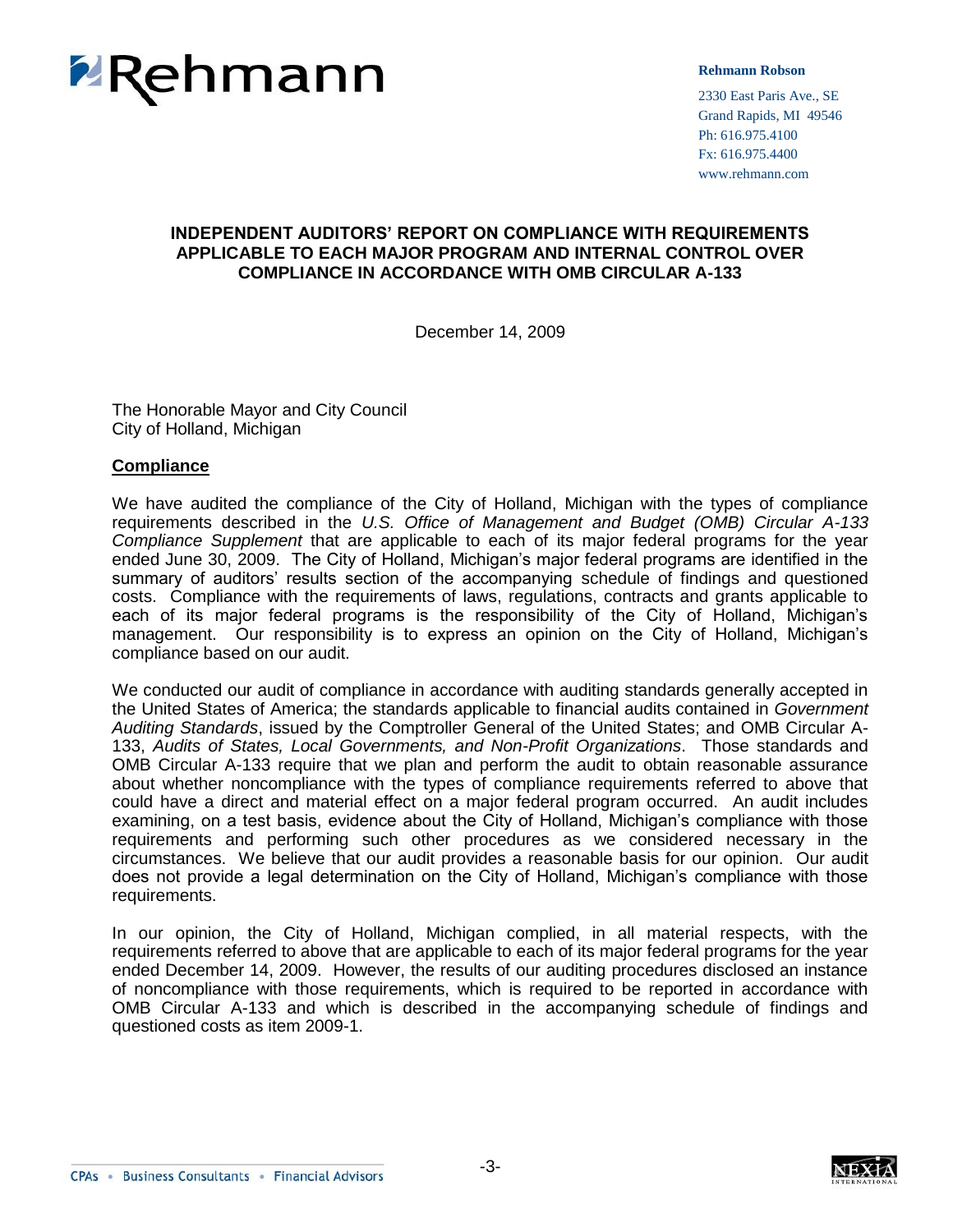#### **Internal Control Over Compliance**

The management of the City of Holland, Michigan is responsible for establishing and maintaining effective internal control over compliance with requirements of laws, regulations, contracts and grants applicable to federal programs. In planning and performing our audit, we considered the City of Holland, Michigan's internal control over compliance with requirements that could have a direct and material effect on a major federal program in order to determine our auditing procedures for the purpose of expressing our opinion on compliance, but not for the purpose of expressing an opinion on the effectiveness of internal control over compliance. Accordingly, we do not express an opinion on the effectiveness of the entity's internal control over compliance.

A *control deficiency* in an entity's internal control over compliance exists when the design or operation of a control does not allow management or employees, in the normal course of performing their assigned functions, to prevent or detect noncompliance with a type of compliance requirement of a federal program on a timely basis. A *significant deficiency* is a control deficiency, or combination of control deficiencies, that adversely affects the entity's ability to administer a federal program such that there is more than a remote likelihood that noncompliance with a type of compliance requirement of a federal program that is more than inconsequential will not be prevented or detected by the entity's internal control.

A *material weakness* is a significant deficiency, or combination of significant deficiencies, that results in more than a remote likelihood that material noncompliance with a type of compliance requirement of a federal program will not be prevented or detected by the entity's internal control.

Our consideration of internal control over compliance was for the limited purpose described in the first paragraph of this section and would not necessarily identify all deficiencies in internal control that might be significant deficiencies or material weaknesses. We did not identify any deficiencies in internal control over compliance that we consider to be material weaknesses, as defined above.

#### **Schedule of Expenditures of Federal Awards**

We have audited the financial statements of the governmental activities, the business-type activities, the aggregate discretely presented component units, each major fund, and the aggregate remaining fund information of the City of Holland, Michigan as of and for the year ended June 30, 2009, and have issued our report thereon dated December 14, 2009. Our audit was performed for the purpose of forming opinions on the financial statements that collectively comprise the City of Holland, Michigan's basic financial statements. The accompanying schedule of expenditures of federal awards is presented for purposes of additional analysis as required by OMB Circular A-133 and is not a required part of the financial statements. Such information has been subjected to the auditing procedures applied in the audit of the financial statements and, in our opinion, is fairly stated, in all material respects, in relation to the financial statements taken as a whole.

The City of Holland's response to the finding identified in our audit is described in the accompanying schedule of findings and questioned costs. We did not audit the City of Holland's response and, accordingly, we express no opinion on it.

This report is intended solely for the information and use of City Council, management, federal awarding agencies and pass-through entities and is not intended to be and should not be used by anyone other than these specified parties.

Rehmann Lobson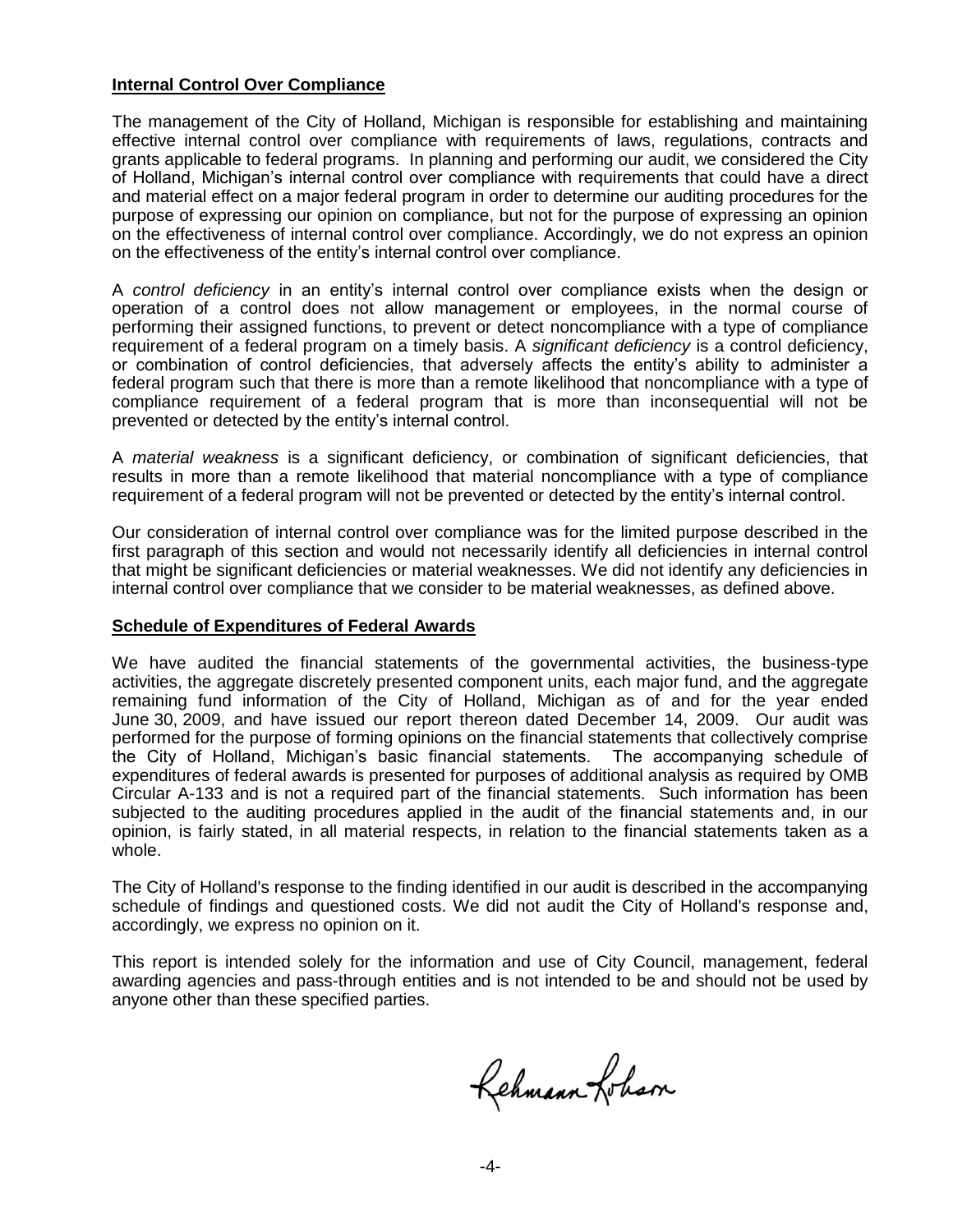| FEDERAL GRANTOR/PASS-THROUGH<br><b>GRANTOR/PROGRAM TITLE</b>                                                                                                                                      | <b>CFDA</b><br><b>NUMBER</b> | <b>AGENCY OR</b><br>PASS-<br><b>THROUGH</b><br><b>NUMBER</b> | <b>AWARD</b><br><b>AMOUNT</b> | <b>FEDERAL</b><br><b>EXPENDITURES</b> |
|---------------------------------------------------------------------------------------------------------------------------------------------------------------------------------------------------|------------------------------|--------------------------------------------------------------|-------------------------------|---------------------------------------|
| <b>U.S. Department of Agriculture</b><br>Passed-through the Ottawa County Health Department:<br>State Administrative Matching Grants for the Supplemental<br><b>Nutrition Assistance Program:</b> |                              |                                                              |                               |                                       |
| <b>Food Stamp Nutrition Education</b>                                                                                                                                                             | 10.561                       | n/a                                                          | \$<br>4,242                   | \$<br>2,151                           |
| <b>WIC Farmers' Market Nutrition Program:</b><br><b>Project Fresh Agreement</b>                                                                                                                   | 10.572                       | MM#4454                                                      | 17,894                        | 17,894                                |
| <b>Total U.S. Department of Agriculture</b>                                                                                                                                                       |                              |                                                              |                               | 20,045                                |
| U.S. Department of Housing and Urban Development<br>Direct funding:<br><b>Community Development Block Grants/Entitlement Grants:</b>                                                              |                              |                                                              |                               |                                       |
| Entitlement XXV                                                                                                                                                                                   | 14.218                       | B-08-MC-26-0036                                              | 387,631                       | 348,301                               |
| <b>Entitlement XXIV</b>                                                                                                                                                                           | 14.218                       | B-07-MC-26-0036                                              | 356,436                       | 60,055                                |
| <b>Entitlement XXIII</b>                                                                                                                                                                          | 14.218                       | B-06-MC-26-0036                                              | 334,250                       | 7,920                                 |
| <b>Total Community Development Block Grants/Entitlement Grants</b>                                                                                                                                |                              |                                                              |                               | 416,276                               |
| Passed-through the Michigan State Housing Development Authority:<br>Home Investment Partnerships Program:                                                                                         |                              |                                                              |                               |                                       |
| Rental Rehab/Homebuyer                                                                                                                                                                            | 14.239                       | M-2006-0030                                                  | 150,000                       | 65,618                                |
| <b>Total U.S. Department of Housing and Urban Development</b>                                                                                                                                     |                              |                                                              |                               | 481,894                               |
| <b>U.S. Department of Justice</b><br>Direct funding:<br>Edward Byrne Memorial Justice Assistance Grant Program:                                                                                   |                              |                                                              |                               |                                       |
| 2007 Law Enforcement Block Grant                                                                                                                                                                  | 16.738                       | 2007-DJ-BX-0510                                              | 14,990                        | 2,510                                 |
| Passed-through the Michigan Department of Management and Budget:<br>Edward Byrne Memorial Formula Grant Program:                                                                                  |                              |                                                              |                               |                                       |
| ADAA/WEMET XIX Grant (10/08-9/09)                                                                                                                                                                 | 16.579                       | 70834-109B                                                   | 49,617                        | 49,617                                |
| ADAA/WEMET XXI Grant (10/07-9/08)<br><b>HIDTA Grant</b>                                                                                                                                           | 16.579<br>16.579             | 70834-908B<br>n/a                                            | 113,010<br>45,000             | 26,597<br>5,188                       |
|                                                                                                                                                                                                   |                              |                                                              |                               |                                       |
| Total Edward Byrne Memorial Formula Grant Program                                                                                                                                                 |                              |                                                              |                               | 81,402                                |
| Passed-through Grand Valley State University:<br>Anti-Gang Initiative                                                                                                                             |                              |                                                              |                               |                                       |
| Project Safe Neighborhood Grant (1/08-8/10)                                                                                                                                                       | 16.744                       | 2007-PG-BX-0009                                              | 30,000                        | 13,063                                |
| <b>Total U.S. Department of Justice</b>                                                                                                                                                           |                              |                                                              |                               | 96,975                                |
| <b>U.S. Department of Transportation</b><br>Direct funding:<br><b>Federal Transit Formula Grants:</b><br>Section 5307 prior year (capital grant)                                                  | 20.507                       | M-90-X561                                                    | 25,000                        | 14,471                                |

| Section 5307 prior year (capital grant) | 20.507 | M-90-X504 | 773,683 | 43,268 |
|-----------------------------------------|--------|-----------|---------|--------|
| Section 5307 prior year (operating)     | 20.507 | M-90-X504 | 30,000  | 30,000 |
| Total Federal Transit Formula Grants    |        |           |         | 87,739 |

(Continued)

## **CITY OF HOLLAND, MICHIGAN**

### **SCHEDULE OF EXPENDITURES OF FEDERAL AWARDS**

#### **FOR THE YEAR ENDED JUNE 30, 2009**

-5-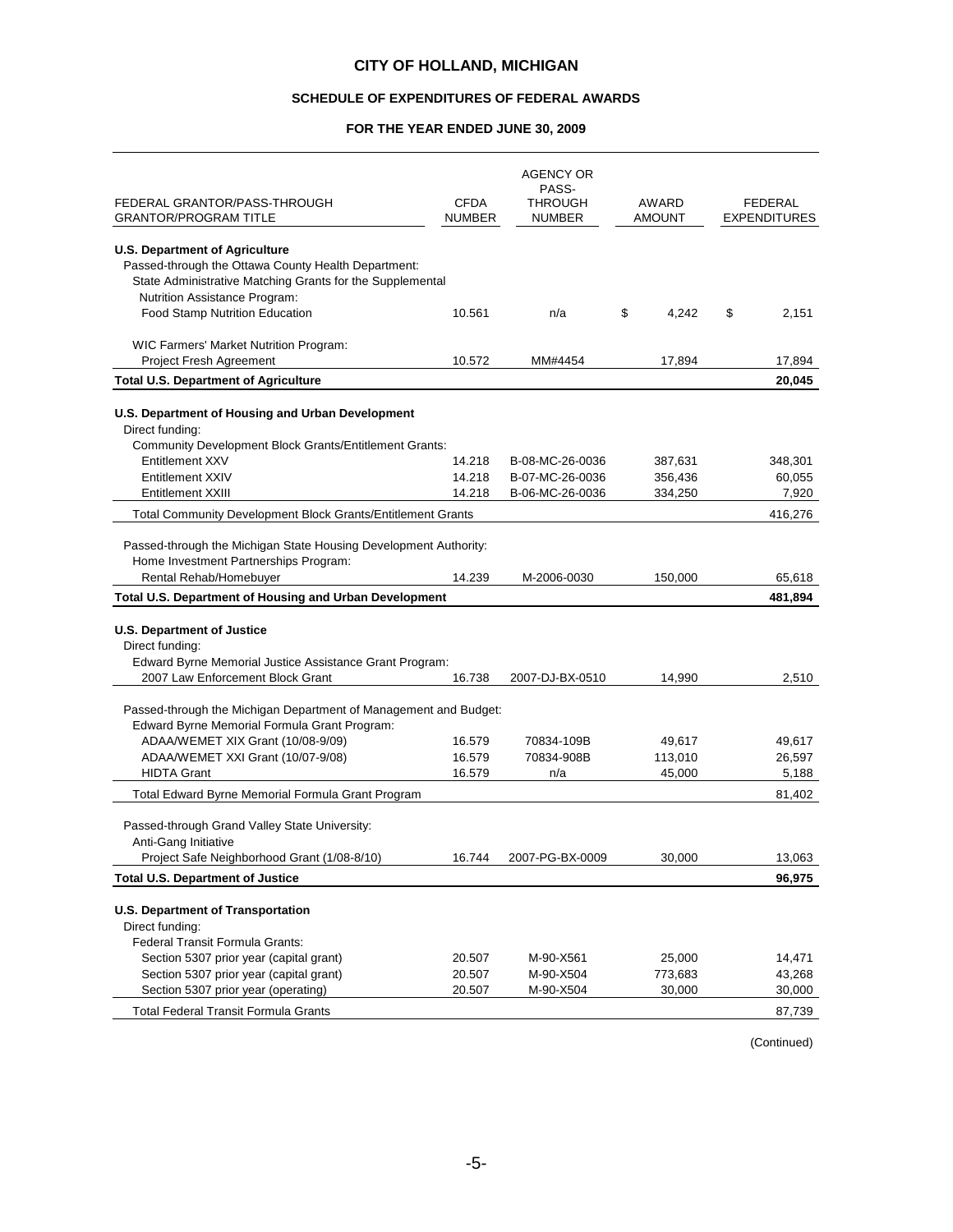| FEDERAL GRANTOR/PASS-THROUGH<br><b>GRANTOR/PROGRAM TITLE</b> | <b>CFDA</b><br><b>NUMBER</b> | <b>AGENCY OR</b><br>PASS-<br><b>THROUGH</b><br><b>NUMBER</b> | AWARD<br><b>AMOUNT</b> | <b>FEDERAL</b><br><b>EXPENDITURES</b> |
|--------------------------------------------------------------|------------------------------|--------------------------------------------------------------|------------------------|---------------------------------------|
| U.S. Department of Transportation (Concluded)                |                              |                                                              |                        |                                       |
| Passed-through the Michigan Department of State Police,      |                              |                                                              |                        |                                       |
| Office of Highway Safety Planning:                           |                              |                                                              |                        |                                       |
| State and Community Highway Safety:                          |                              |                                                              |                        |                                       |
| Safe Communities (10/08-9/09)                                | 20.600                       | PT-09-02                                                     | \$<br>190,711          | \$<br>123,291                         |
| Electronic Crash, Capture and Submission (11/08-9/09)        | 20.600                       | TR-09-06                                                     | 73,500                 | 7,340                                 |
| Safe Communities (10/07-9/08)                                | 20.600                       | PT-08-04                                                     | 87,488                 | 30,084                                |
| Passed-through Ottawa County Sheriff's Department            |                              |                                                              |                        |                                       |
| State and Community Highway Safety:                          |                              |                                                              |                        |                                       |
| Youth Alcohol (10/07-9/08)                                   | 20.600                       | PT-08-42                                                     | 11,526                 | 4,000                                 |
| Safe Communities (10/07-9/08)                                | 20.600                       | PT-09-17                                                     | 13,956                 | 9,171                                 |
| <b>Total State and Community Highway Safety</b>              |                              |                                                              |                        | 173,886                               |
| <b>Total U.S. Department of Transportation</b>               |                              |                                                              |                        | 261,625                               |
| <b>U.S. Department of Homeland Security</b>                  |                              |                                                              |                        |                                       |
| Direct funding:                                              |                              |                                                              |                        |                                       |
| Assistance to Firefighters Grant:                            |                              |                                                              |                        |                                       |
| Hard Wire Smoke Detectors (4/08-4/09)                        | 97.044                       | EMW-2007-FP-00121                                            | 67,500                 | 49,990                                |
| Fire Personal Protective Equipment (1/09-1/10)               | 97.044                       | EMW-2008-FO-05802                                            | 111,681                | 64,577                                |
|                                                              |                              |                                                              |                        |                                       |
| <b>Total U.S. Department of Homeland Security</b>            |                              |                                                              |                        | 114,567                               |
| <b>Total Expenditures of Federal Awards</b>                  |                              |                                                              |                        | \$<br>975,106                         |

See accompanying notes to this schedule.

# **CITY OF HOLLAND, MICHIGAN**

## **SCHEDULE OF EXPENDITURES OF FEDERAL AWARDS (CONCLUDED)**

## **FOR THE YEAR ENDED JUNE 30, 2009**

-6-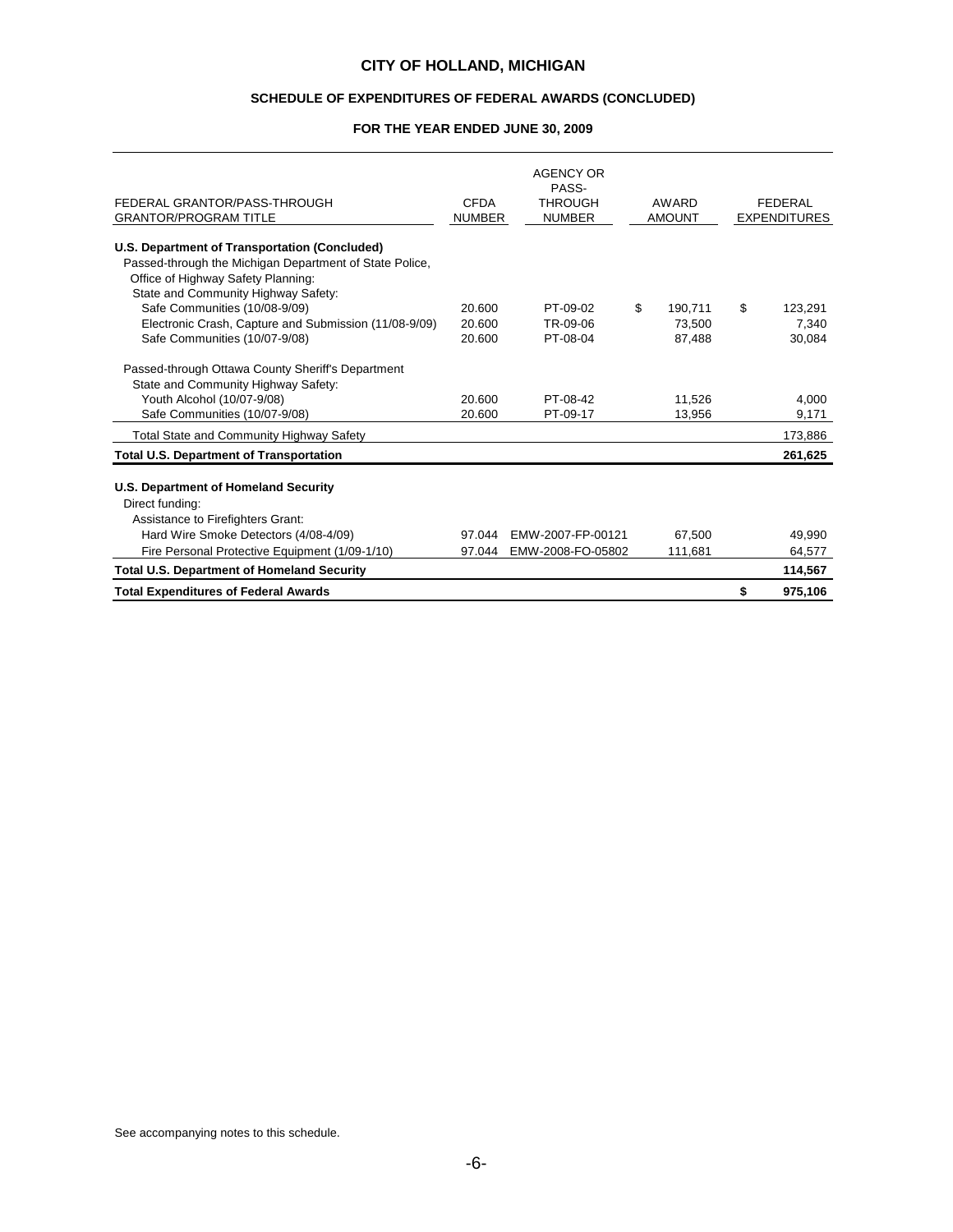### **NOTES TO SCHEDULE OF EXPENDITURES OF FEDERAL AWARDS**

#### **FOR THE YEAR ENDED JUNE 30, 2009**

#### **1. BASIS OF PRESENTATION**

The accompanying Schedule of Expenditures of Federal Awards presents the activity of all federal awards programs of the City of Holland, Michigan (the "City"). Federal awards received directly from federal agencies, as well as federal awards passed through other government agencies, are included on this schedule.

The information in this schedule is presented in accordance with the requirements of OMB Circular A-133, *Audits of States, Local Governments, and Non-Profit Organizations*. Therefore, some amounts presented in this schedule may differ from amounts presented in, or used in the preparation of, the basic financial statements.

The City of Holland, Michigan reporting entity is defined in Note I of the City's basic financial statements.

#### **2. SUBRECIPIENT**

Effective July 1, 2007, the Macatawa Area Express Transportation Authority (the "Authority") became an independent entity and is no longer a department of the City. All federal funds received by the City on behalf of the Authority were immediately passed through to the Authority upon receipt. The City passed-through Federal Transit Formula Grants from the U.S. Department of Transportation, Catalog of Domestic Federal Awards (CFDA) number 20.507 in the amount of \$87,739 to the Authority during the year ended June 30, 2009.

#### **3. OTHER FEDERAL GRANTS EXPENDED**

The City also expended federal funds that were passed-through and administered by the Michigan Department of Transportation (MDOT). These pass-through monies, which will be included in the State of Michigan's single audit, are as follows:

|                                                                | <b>CFDA</b>   | CONTRACT                | AMOUNT      |
|----------------------------------------------------------------|---------------|-------------------------|-------------|
| <b>PROJECT NAME</b>                                            | <b>NUMBER</b> | <b>NUMBER</b>           | EXPENDED    |
| $32^{nd}$ St.; Old Orchard to Lincoln                          | 20.106        | 07-5390 Fed Item RR5831 | 271,197     |
| 7 <sup>th</sup> /9 <sup>th</sup> St.; Columbia Traffic Signals | 20.106        | 08-5290 Fed Item RR6461 | 133.582     |
| Airport Runway Mods. MIRL, Blast Pads                          | 20.106        | F-26-0045-2804          | 1,370,229   |
|                                                                |               |                         | \$1,775,008 |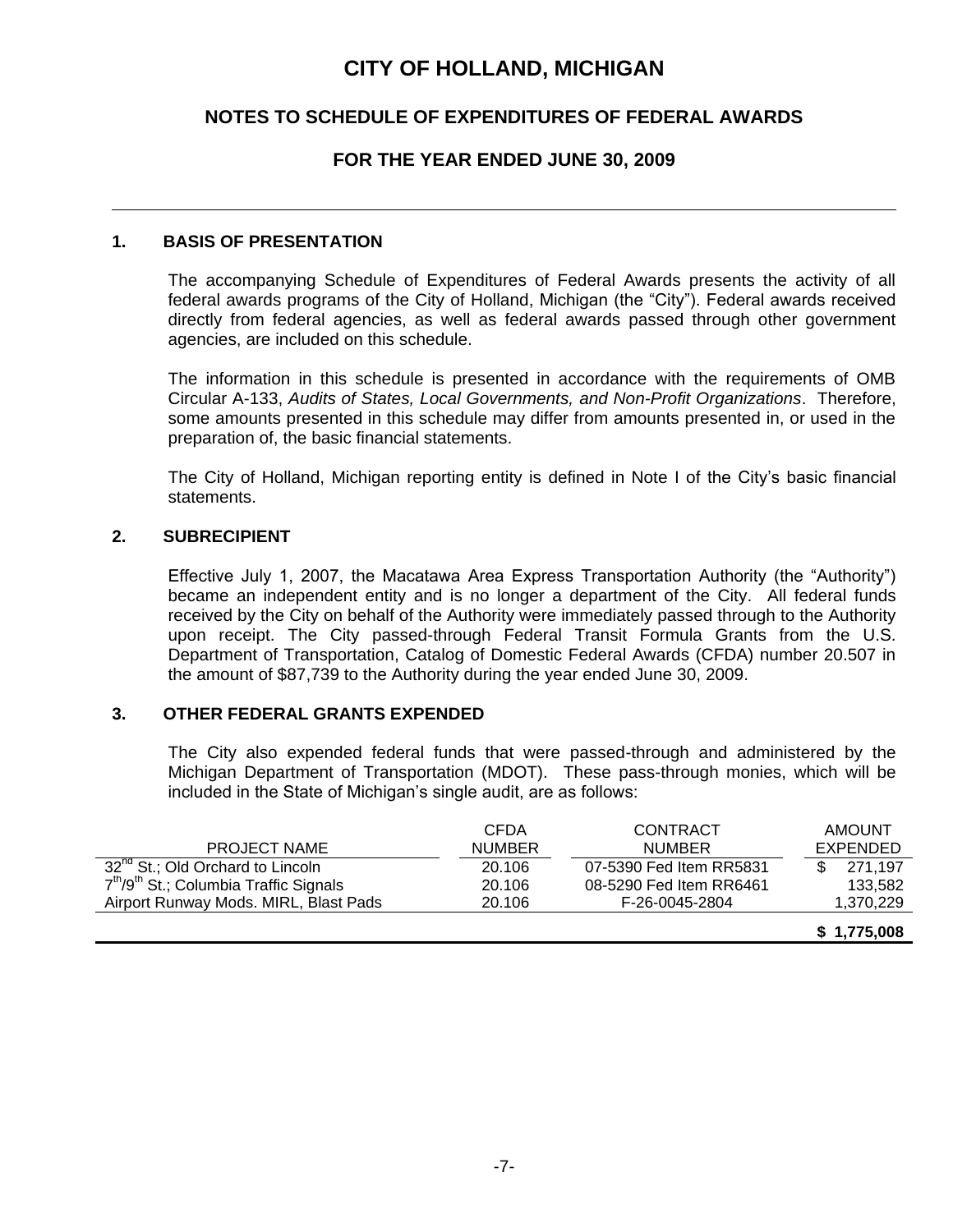## **SCHEDULE OF FINDINGS AND QUESTIONED COSTS (CONCLUDED)**

### **FOR THE YEAR ENDED JUNE 30, 2009**

#### **SECTION I – SUMMARY OF AUDITORS' RESULTS**

#### **Financial Statements**

| Type of auditors' report issued:                                                                                             | Unqualified                                                              |
|------------------------------------------------------------------------------------------------------------------------------|--------------------------------------------------------------------------|
| Internal controls over financial reporting:<br>Material weakness(es) identified?<br>Significant deficiency(s) identified not | X no<br>$\rule{1em}{0.15mm}$ yes                                         |
| considered to be material weaknesses?                                                                                        | yes X none reported                                                      |
| Noncompliance material to financial<br>statements noted?                                                                     |                                                                          |
|                                                                                                                              | $\frac{1}{\sqrt{1-\frac{1}{2}}}$ yes $\frac{1}{\sqrt{1-\frac{1}{2}}}$ no |
| <b>Federal Awards</b>                                                                                                        |                                                                          |
| Internal Control over major programs:<br>Material weakness(es) identified?<br>Significant deficiency(s) identified not       | $\frac{1}{\sqrt{1-x^2}}$ yes $\frac{1}{\sqrt{1-x^2}}$ no                 |
| considered to be material weaknesses?                                                                                        | yes X none reported                                                      |
| Type of auditor's report issued on compliance<br>for major programs:                                                         | <b>Unqualified</b>                                                       |
| Any audit findings disclosed that are required to be<br>reported in accordance with Circular A-133,<br>Section 510(a)?       | $X \t = yes$<br>no                                                       |
| <b>Identification of Major Programs</b>                                                                                      |                                                                          |
| <b>CFDA Number(s)</b>                                                                                                        | <b>Name of Federal Program or Cluster</b>                                |
| 14.218                                                                                                                       | Community Development Block Grant /<br><b>Entitlement Programs</b>       |
| Dollar threshold used to distinguish<br>between Type A and Type B programs:                                                  | \$300,000                                                                |
| Auditee qualified as low-risk auditee?                                                                                       | X yes<br>no                                                              |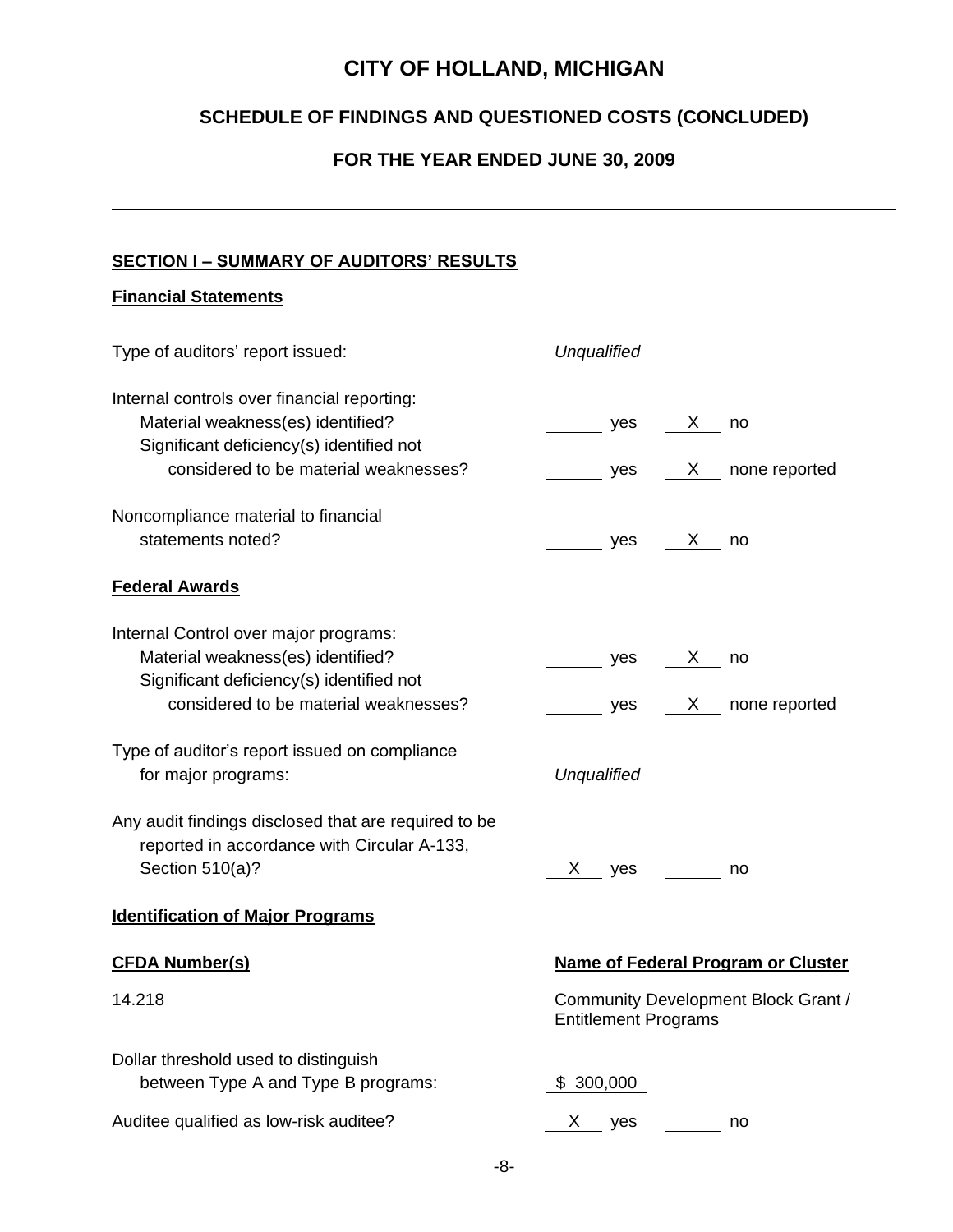### **SCHEDULE OF FINDINGS AND QUESTIONED COSTS (CONCLUDED)**

### **FOR THE YEAR ENDED JUNE 30, 2009**

#### **SECTION II – FINANCIAL STATEMENT FINDINGS**

None

#### **SECTION III – FEDERAL AWARD FINDINGS AND QUESTIONED COSTS**

#### **Finding 2009-1: Immaterial Noncompliance U.S. Department of Housing and Urban Development CFDA #14.218 Community Development Block Grant/Entitlement Grants (CDBG) Reporting**

| Criteria:                | Per the OMB Circular A-133 Compliance Supplement<br>applicable to the CDBG program, "for each grant over<br>\$200,000 that involves housing rehabilitation, housing<br>construction, or other public construction, the prime recipient<br>must submit Form HUD-60002". |
|--------------------------|------------------------------------------------------------------------------------------------------------------------------------------------------------------------------------------------------------------------------------------------------------------------|
| <b>Condition:</b>        | The City failed to file Form HUD-60002 at the completion of its<br>most recent program year.                                                                                                                                                                           |
| Cause:                   | The condition was caused by management not realizing that<br>this report was applicable to the City's CDBG grants and the<br>awarding agency having never commenting on its absence.                                                                                   |
| Effect:                  | As a result of this condition, the City did not fully comply with<br>the reporting requirement applicable to its CDBG grants.                                                                                                                                          |
| <b>Recommendation:</b>   | Program staff should periodically review federal reporting<br>requirements to ensure that all applicable reports are filed with<br>the awarding agency on a timely basis.                                                                                              |
| <b>Questioned Costs:</b> | No costs were required to be questioned as a result of this<br>finding.                                                                                                                                                                                                |